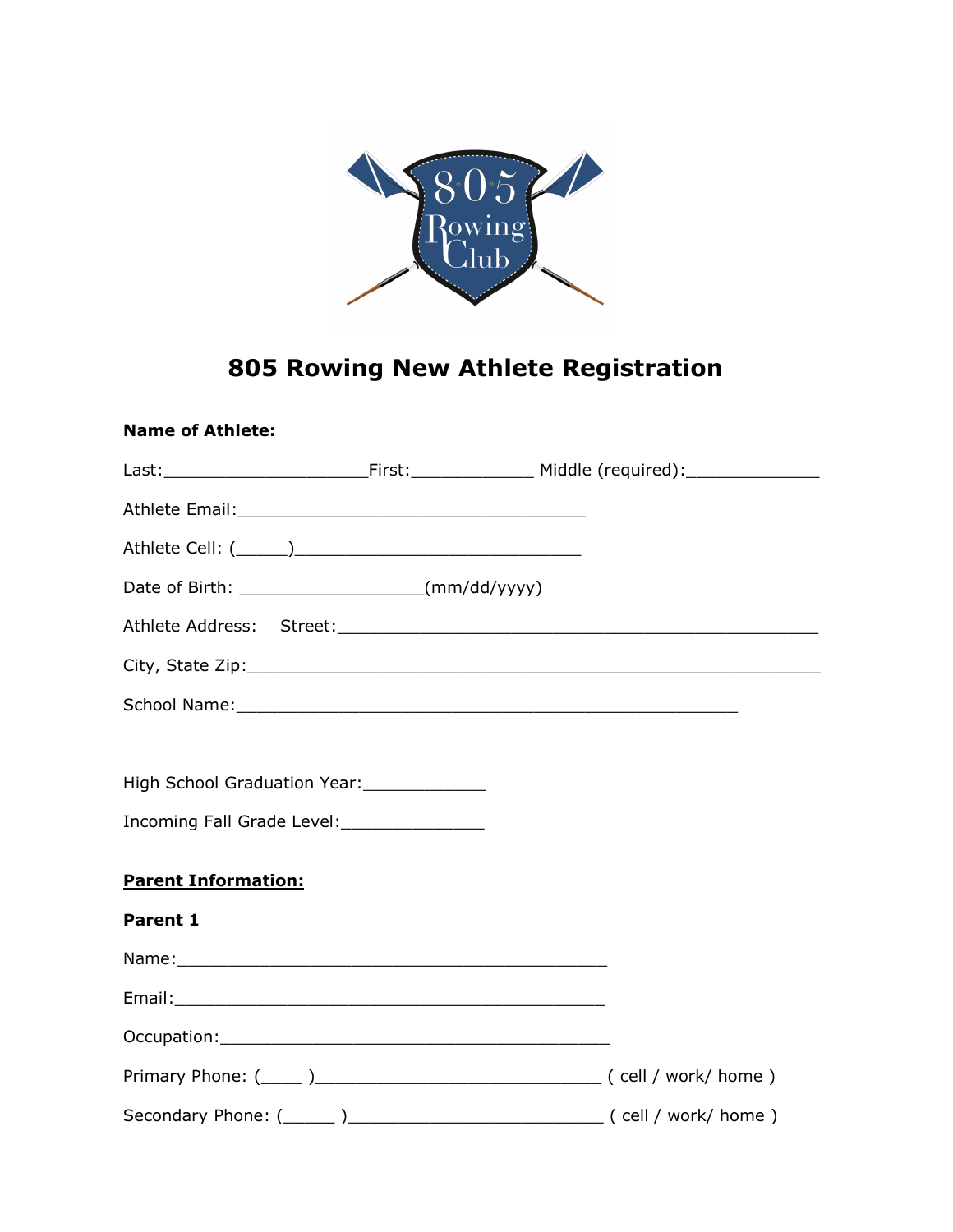### Parent 2

If parents live separately, please describe the living arrangement of the athlete and provide a secondary address:

Email is 805 Rowing's primary form of communication. Make sure email addresses are inputted correctly and checked regularly. Please check which parent(s) would like to receive team updates via email (check one):

 $\Box$  Parent 1  $\Box$  Parent 2  $\Box$  Both (recommended)

How did you hear about 805 Rowing Club?



## 805 ROWING CLUB Release of Liability Waiver

IN CONSIDERATION of being given the opportunity to participate in any 805 ROWING CLUB ("Club") activities ("Activity"), 1, for myself, my personal representatives, assigns, heirs, and next of kin:

1. ACKNOWLEDGE, agree and represent that I understand the nature of Rowing Activities, both on water and land based, and that I am qualified, in good health, and in proper physical condition to participate in such Activity.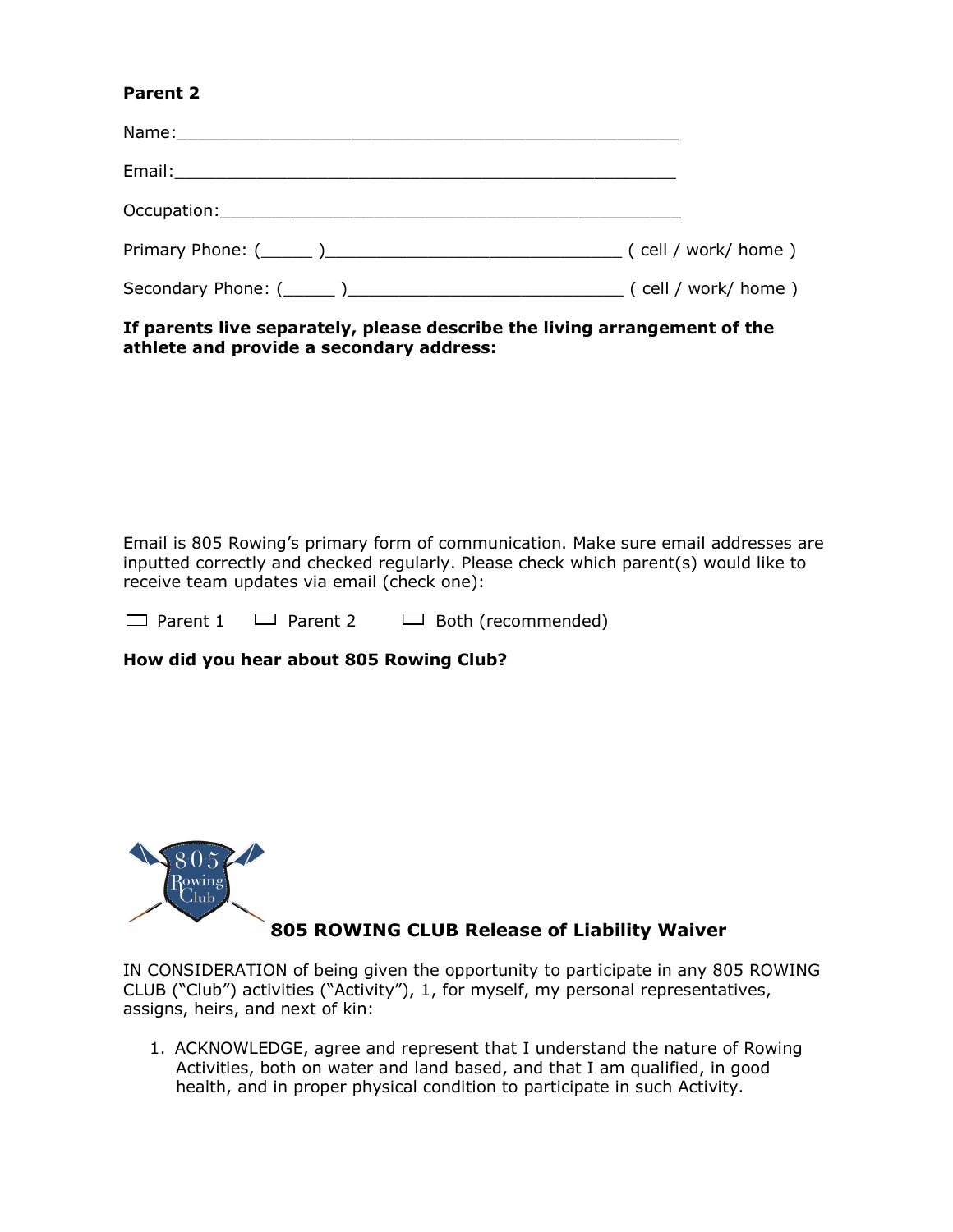- 2. FULLY UNDERSTAND that: (a.); ROWING ACTIVITIES INVOLVE RISKS AND DANGERS of serious bodily injury, including permanent disability, paralysis and death ("Risks"); (b.) these Risks and dangers may be caused by my own actions, or inactions, the actions or inactions of others participating in the Activity, the condition in which the Activity takes palace, or the negligence of the Releases named below; (c.); there may be other risks and social and economic losses either not known to me or not readily foreseeable at this time; and I FULLY ACCEPT AND ASSUME ALL SUCH RISKS AND ALL RESPONSIBILITY FOR LOSSES, COSTS, AND DAMAGES I incur as a result of my participation in the Activity.
- 3. AGREE AND WARRANT that I will examine and inspect each Activity in which I take part as a member of the Club and that, if I observe any condition which I consider to be unacceptably hazardous or dangerous, I will notify the proper authority in charge of the Activity and will refuse to take part in the Activity until the condition has been corrected to my satisfaction.
- 4. HEREBY RELEASE, discharge, and covenant not to sue 805 Rowing, the Club, their administrators, directors, agents, officers, volunteers and employees, other participating regatta organizers, any sponsors, advertisers, and if applicable, owners and lessors of premises, on which the Activity takes place, (each considered one of the Releases herein) from all liability, claims, demands, losses or damages on my account caused or alleged to be caused in whole or in part by the negligence of the Releases or otherwise, including negligent rescue operations; and I further agree that if, despite this release and waiver of liability, assumption of risk, and indemnity agreement, I, or anyone on my behalf, makes a claim against any of the Releases, I WILL INDEMNIFY, SAVE AND HOLD HARMLESS each of the Releases, from any litigation's expenses, attorney fees, loss, liability, damage, or cost which any may incur as a result of such claim, to the fullest extent permitted by law.

I have read this agreement, fully understand its terms, understand that I have given up substantial rights by signing it and have signed it freely and without any inducement or assurance of any nature and intend it be a complete and unconditional release of all liability to the greatest extent allowed by law and agree that if any portion of this agreement is held to be invalid, the balance, notwithstanding, shall continue in full force and effect.

| Date: |
|-------|
|       |
|       |

\_\_\_\_\_\_\_\_\_\_\_\_\_\_\_\_\_\_\_\_\_\_\_\_\_\_\_\_\_\_\_\_\_\_\_\_\_\_\_\_\_\_\_\_\_\_\_\_\_\_\_\_\_\_\_\_\_\_

Signature (only if age 18 or over)

### PARENTAL CONSENT

AND I, the minor's parent and/or legal guardian, understand the nature of rowing activities and the minor's experience and capabilities and believe the minor to be qualified to participate in such activity. Ihereby release, discharge, covenant not to sue, and AGREE TO INDEMNIFY AND SAVE AND HOLD HARMLESS each of the Releases from all liability, claims, demands, losses, or damages on the minor's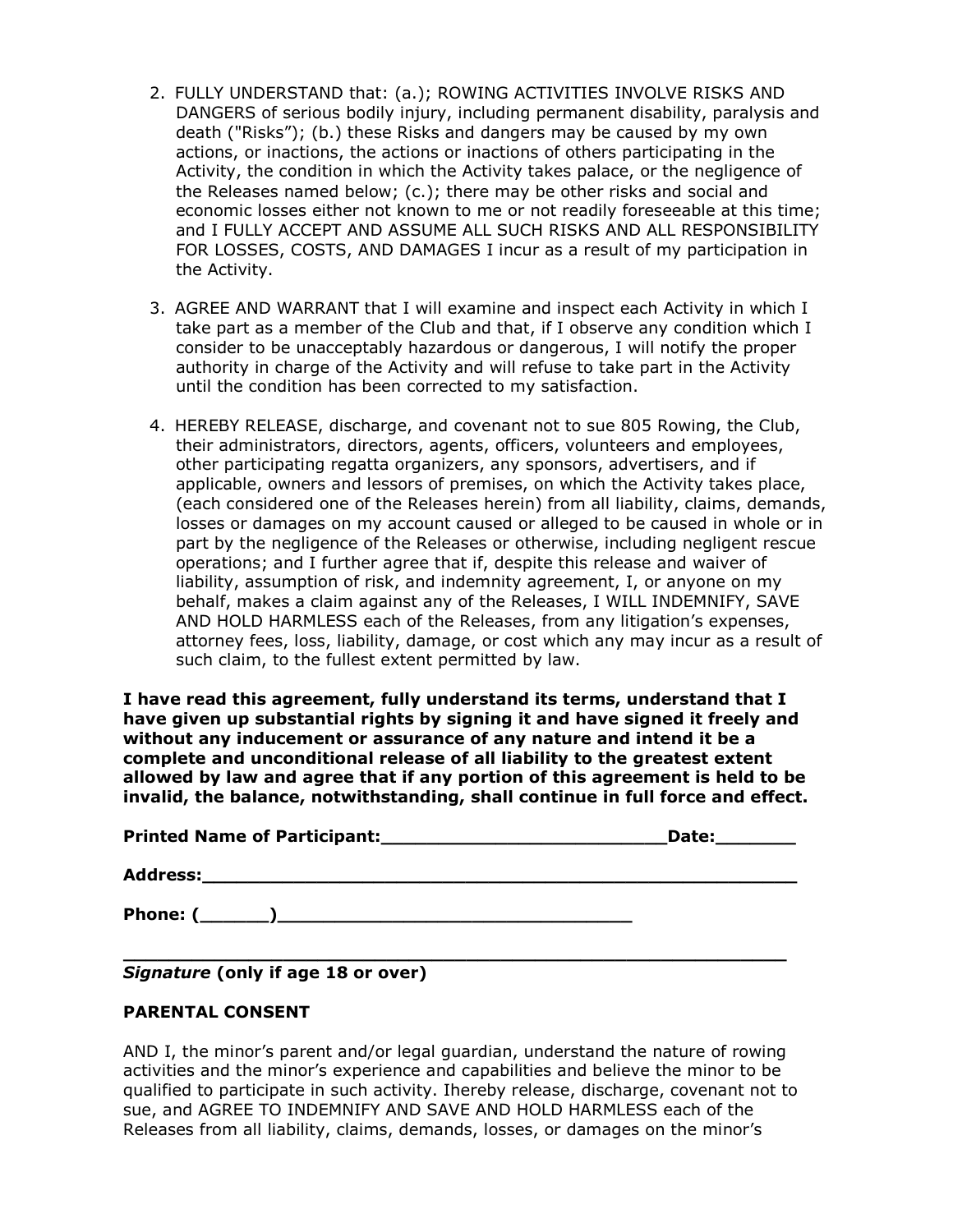account caused or alleged to be caused in whole or part by the operations, and further agree that if, despite this release, I, the minor, or anyone on the minor's behalf makes a claim against any of the above Releases, I WILL INDEMNIFY, SAVE, AND HOLD HARMLESS each of the Releases from any litigation expenses, attorney fees, loss liability, damage, or cost any may incur as the result of any such claim.

| <b>Name of Parent/Guardian:</b> | Date: |
|---------------------------------|-------|
| <b>Address:</b>                 |       |
| Phone: (                        |       |

\_\_\_\_\_\_\_\_\_\_\_\_\_\_\_\_\_\_\_\_\_\_\_\_\_\_\_\_\_\_\_\_\_\_\_\_\_\_\_\_\_\_\_\_\_\_\_\_\_\_\_ Parent/Guardian Signature (if participant is under the age of 18)

### AQUATIC ACTIVITY RELEASE AND WAIVER OF LIABILITY, ASSUMPTION OF RISK, AND IDEMNITY AGREEMENT ("AGREEMENT")

IN CONSIDERATION of being given the opportunity to participate in any way in any AQUATIC CENTER ('Club") activities ("Activity") 1, for myself, my personal representatives, assigns, heirs, and next of kin:

l. ACKNOWLEDGE, agree, and represent that I understand the nature of Rowing and Paddling Activities, both on water and land based, and that l am qualified, in good health, and in proper physical condition to participate in such Activity;

2. FULLY UNDERSTAND that: (a) ROWING AND PADDLING ACTIVITIES INVOLVE RISKS AND DANGERS of serious bodily injury, including permanent disability, paralysis, and death ("Risks"); (b) These Risks and dangers may be caused by my own actions, or inactions, the actions or inactions of others participating in the Activity, the condition in which the Activity takes place, or the negligence of the Releases named below; and (c) there may be other risks and social and economic losses either not known to me or not readily foreseeable at this time; and l FULLY ACCEPT AND ASSUME ALL SUCH RISKS AND ALL RESPONSIBILITY FOR LOSSES, COSTS, AND DAMAGES l incur as a result of my participation in the Activity;

3. AGREE AND WARRANT that I will examine and inspect each Activity in which I take part as a member of the Club and that, if I observe any condition which I consider to be unacceptably hazardous or dangerous, I will notify the proper authority in charge of the Activity and will refuse to take part in the Activity until the condition has been corrected to my satisfaction;

4. HEREBY RELEASE, discharge, and covenant not to sue US Rowing, the Club, their administrators, directors, agents, officers, members, volunteers, and employees, other participants, regatta organizers, any sponsors, advertisers, and, if applicable, owners and lessors of premises on which the Activity takes place, (each considered one of the Releases herein) from all liability, claims, demands, losses, or damages on my account caused or alleged to be caused in whole or in part by the negligence of the Releases or otherwise, including negligent rescue operations; and I further agree that if, despite this release and waiver of liability, assumption of risk, and indemnity agreement, I, or anyone on my behalf, makes a claim against any of the Releases, I WILL INDEMNIFY, SAVE, AND HOLD HARMLESS each of the Releases from any litigation expenses, attorney fees, loss, liability, damage, or cost which any may incur as the result of such claim.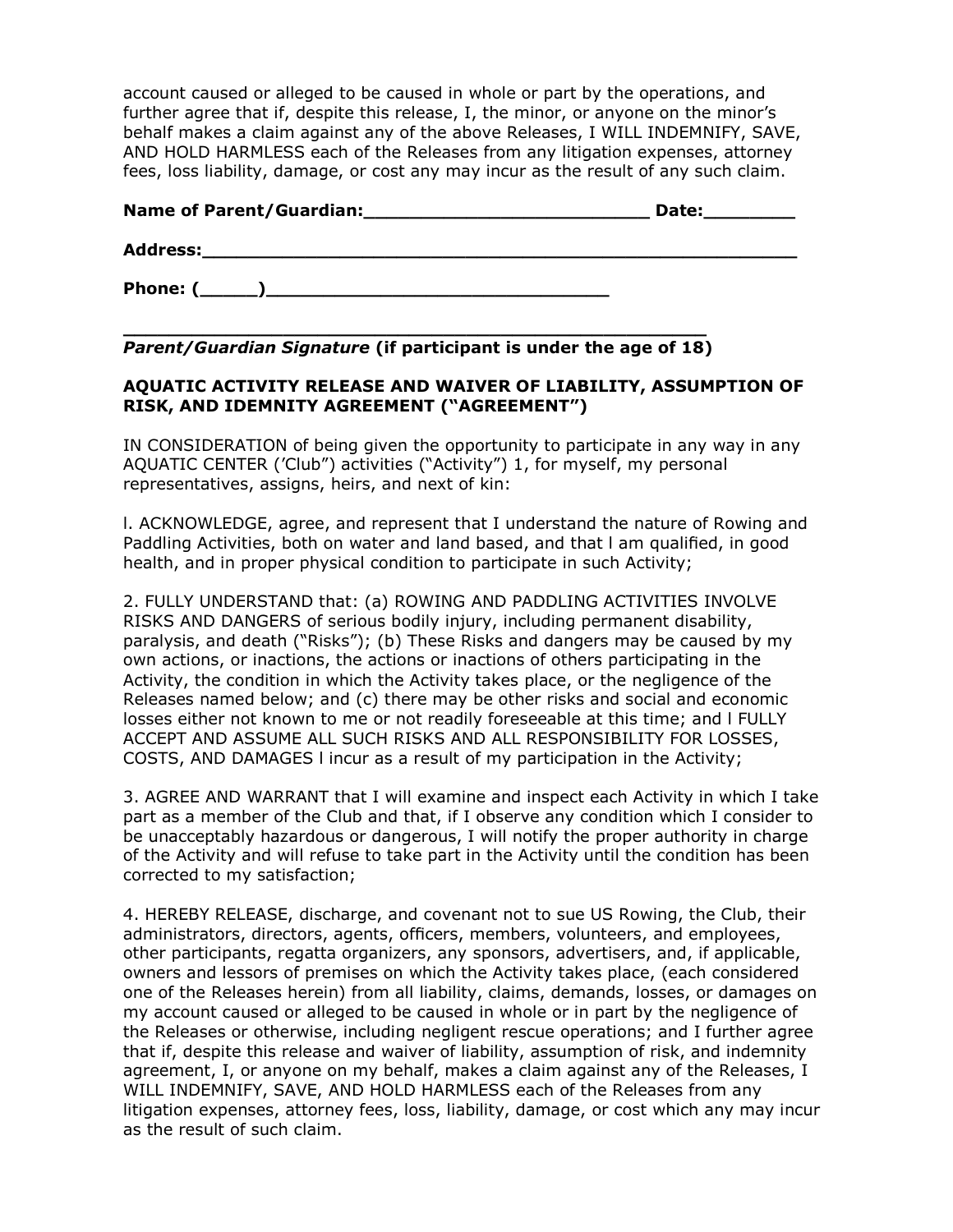I have read this Agreement, Fully understand its terms, understand that I have given up substantial rights by signing it and have signed it freely and without any inducement 0r assurance of any nature and intend it to be a complete and unconditional release of all liability to the greatest extent allowed by law and agree that if any portion of this agreement is held to be invalid the balance, notwithstanding, shall continue in full force and affect.

PRINTED NAME OF PARTICIPANT:

ADDRESS:\_\_\_\_\_\_\_\_\_\_\_\_\_\_\_\_\_\_\_\_\_\_\_\_\_\_\_\_\_\_\_\_\_\_\_\_\_\_\_\_\_\_\_\_\_\_\_\_\_\_\_\_\_\_\_\_\_

PHONE: (H)\_\_\_\_\_\_\_\_\_\_\_\_\_\_\_\_\_\_\_\_\_\_\_\_\_\_\_\_ (C) DATE:\_\_\_\_\_\_\_\_\_\_\_\_\_\_\_\_\_\_\_

\_\_\_\_\_\_\_\_\_\_\_\_\_\_\_\_\_\_\_\_\_\_\_\_\_\_\_\_\_\_\_\_\_\_\_\_\_\_\_\_\_\_\_\_\_\_\_\_\_\_\_\_\_\_\_\_\_\_ PARTICIPANTS SIGNATURE (age 18 or over):

#### PARENTAL CONSENT (for participants under the age of 18)

AND I, the minor's parent and/ or legal guardian, understand the nature of rowing activities and the minor's experience and capabilities and believe the minor to be qualified to participate in such activity. I hereby release, discharge, covenant not to sue, and AGREE TO INDEMNIFY AND SAVE AND HOLD HARMLESS each of the Releases from all liability, claims, demands, losses, or damages on the minor's account caused or alleged to be caused in whole or in part by the negligence of the releases as or otherwise. including negligent rescue operations, and further agree that If, despite this release, I, the minor, or anyone on the minor's behalf makes a claim against any of the above releases, I WILL INDEMNIFY, SAVE, AND HOLD HARMLESS each of the Releases from any litigation expenses, attorney fees, loss liability, damage, or cost any may incur as the result of any such claim.

PRINTED NAME OF PARENT/GUARDIAN:

ADDRESS:\_\_\_\_\_\_\_\_\_\_\_\_\_\_\_\_\_\_\_\_\_\_\_\_\_\_\_\_\_\_\_\_\_\_\_\_\_\_\_\_\_\_\_\_\_\_\_\_\_\_\_\_\_\_\_\_\_\_\_

PHONE: (Home)\_\_\_\_\_\_\_\_\_\_\_\_\_\_\_\_ (Cell)\_\_\_\_\_\_\_\_\_\_\_\_\_\_\_\_\_ DATE:\_\_\_\_\_\_\_\_\_\_\_

PARENT/GUARDIAN SIGNATURE: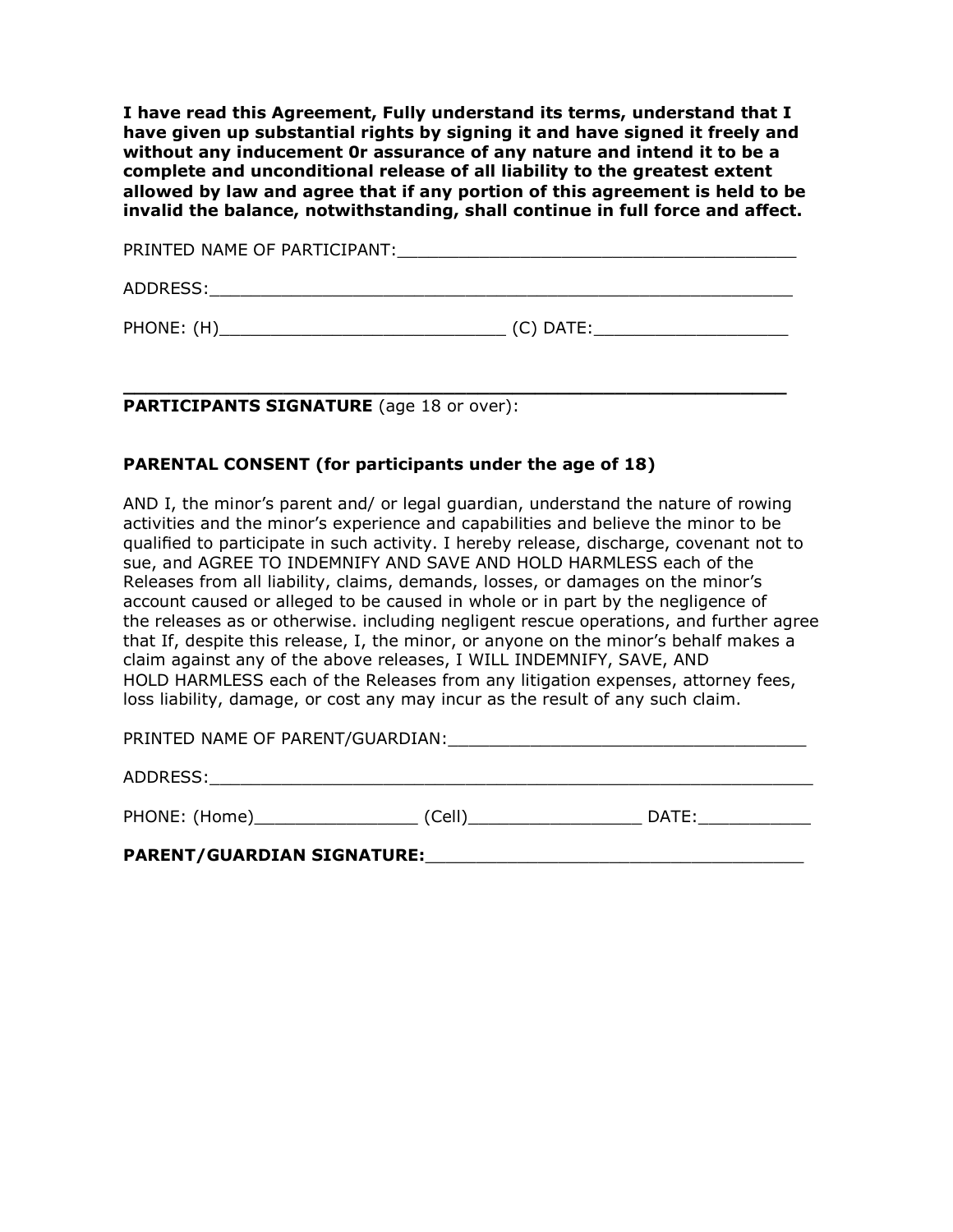

# SWIMMING CERTIFICATE OF COMPETENCE

the following reasons. Rowing is a water sport that carries with it certain basic risks. 805 Rowing Club plans activities and rowing practice at Channel Islands Harbor in Oxnard, CA. Albeit rare, crew members may unexpectedly land in the water for any (but not limited to)

- 1. Boat flipping over
- 2. Collision with another boat
- 3. Ejection from the boat as a result of catching a crab (the oar getting caught underneath the water)
- 4. Falling off of platform or dock
- 5. Authorized or unauthorized swimming

Although all practices and regattas are supervised by adults, a boat may go beyond the Viewofacoachor supervising adult because ofthe physical geography at Channel Islands Harbor, boat positions in a regatta or other less predictable

circumstances. Intended or accidental immersion into the cold water can occur at any time and it may take some time for a boat to reach a rower in need of assistance. Therefore, all crew members must be competent swimmers. For your child to participate in the program, you must confirm his/her ability to swim a minimum continuous distance of 100 meters.

I certify that my child is a competent swimmer, can swim 100 meters continuously and is fit to participate in the sport of crew.

#### Name of Crew Member:

Parent or Guardian's Signature: \_\_\_\_\_\_\_\_\_\_\_\_\_\_\_\_\_\_\_\_\_\_\_\_\_\_\_\_\_\_ Date: \_\_\_\_\_\_\_\_\_\_\_

# DRIVING PERMISSION WAIVER

activities by private car. This permission is in effect for their tenure as an athlete at We give permission for our son/daughter to be transported to and from 805 Rowing Club transportation, and hereby indemnify and hold harmless the 805 Rowing Club organization, 805 Rowing Club, unless revoked in writing. We waive any claims related to such

its coaches, employees, officers, agents and parent drivers from any claims related to such transportation.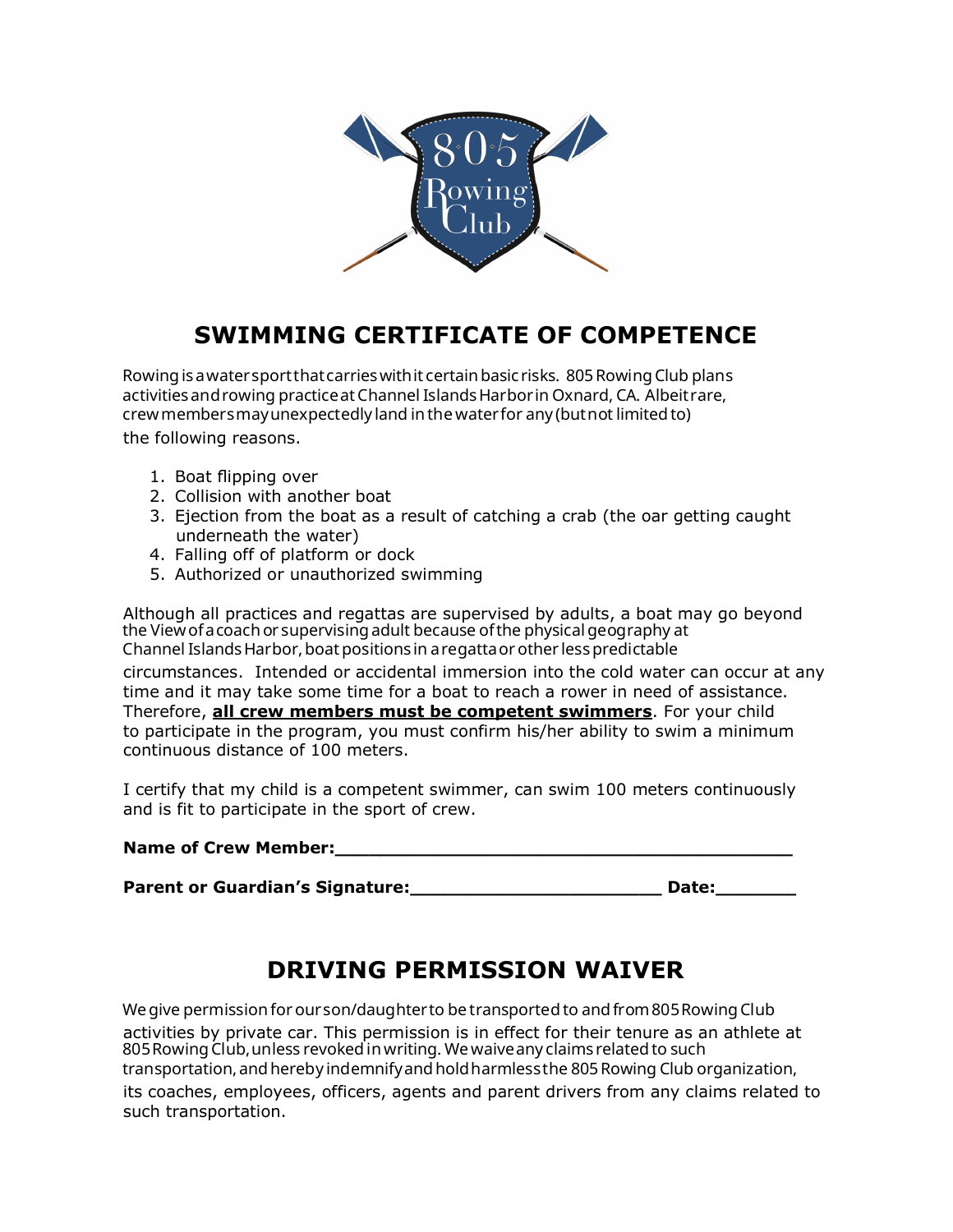deemed necessary, in the absence of a parent or guardian. We hereby give permission for our son/daughter to receive emergency medical or surgical treatment, and to be hospitalized if necessary. We authorize the coaches of the 805 Rowing Club to authorize any medical treatment

| <b>Parent/Guardian Signature:</b> | Date: |
|-----------------------------------|-------|
| <b>Address:</b>                   |       |



# Medical Insurance Information of Athlete

| Sex (Circle one): M / F                                                                                                |
|------------------------------------------------------------------------------------------------------------------------|
|                                                                                                                        |
|                                                                                                                        |
|                                                                                                                        |
| <u> 2000 - Jan Barbara de San Barbara de San Barbara de San Barbara de San Barbara de San Barbara de San Barbara d</u> |
|                                                                                                                        |
|                                                                                                                        |
|                                                                                                                        |
| ,我们也不能在这里的时候,我们也不能在这里的时候,我们也不能会在这里的时候,我们也不能会在这里的时候,我们也不能会在这里的时候,我们也不能会在这里的时候,我们也不                                      |
| Certificate Number:<br><u>Certificate Number:</u>                                                                      |
|                                                                                                                        |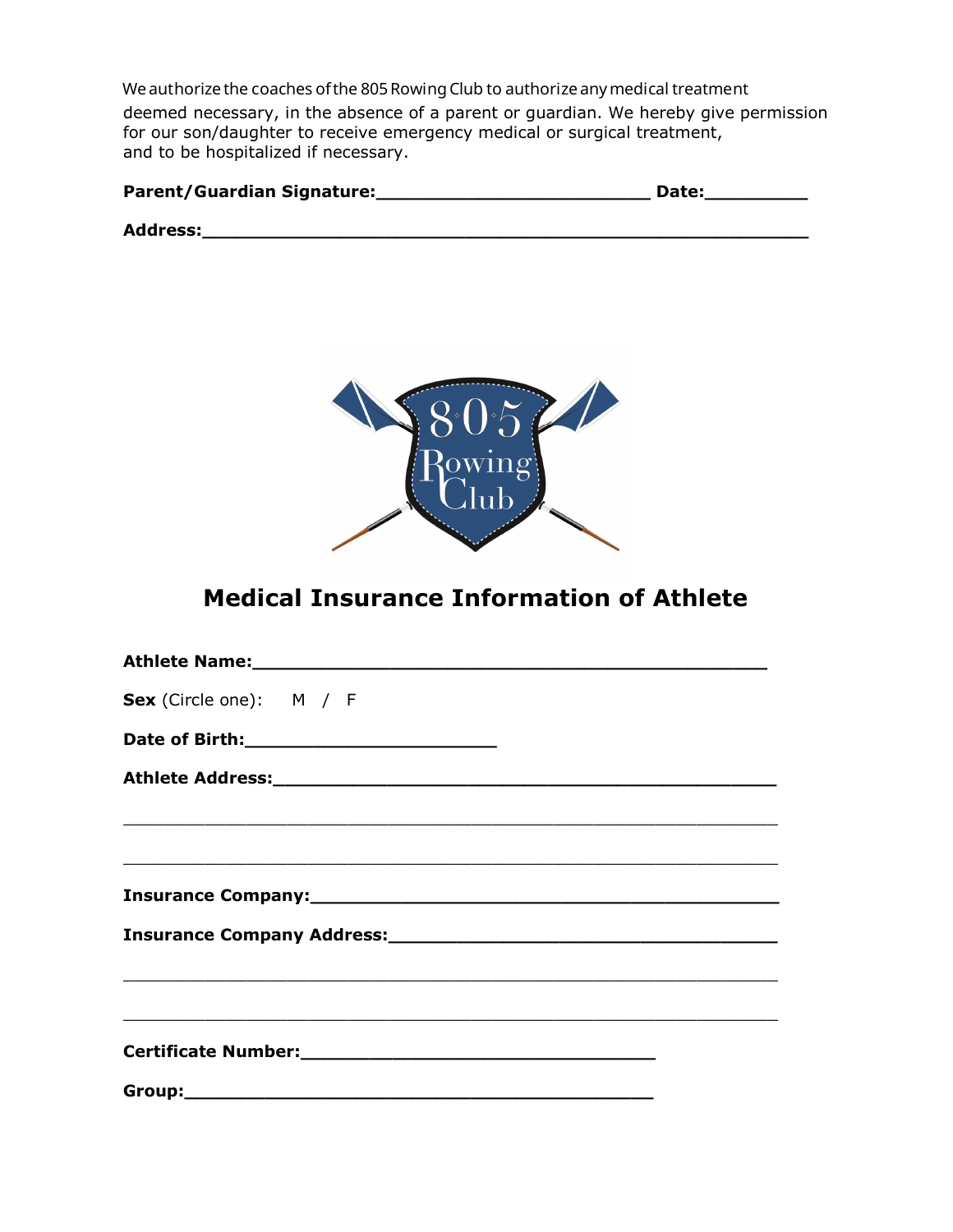| In case of a medical emergency, please contact:                                                                                                                                                 |                                                                                                                                                                                                                                |
|-------------------------------------------------------------------------------------------------------------------------------------------------------------------------------------------------|--------------------------------------------------------------------------------------------------------------------------------------------------------------------------------------------------------------------------------|
|                                                                                                                                                                                                 | Contact Name: 1988 Contact Name: 1988 Contact Name: 1988 Contact Name: 1988 Contact Name: 1988 Contact Name: 1988 Contact Name: 1988 Contact Name: 1988 Contact Name: 1988 Contact Name: 1988 Contact Name: 1988 Contact Name: |
|                                                                                                                                                                                                 |                                                                                                                                                                                                                                |
|                                                                                                                                                                                                 |                                                                                                                                                                                                                                |
| Date:____________________________                                                                                                                                                               |                                                                                                                                                                                                                                |
|                                                                                                                                                                                                 |                                                                                                                                                                                                                                |
|                                                                                                                                                                                                 |                                                                                                                                                                                                                                |
|                                                                                                                                                                                                 |                                                                                                                                                                                                                                |
|                                                                                                                                                                                                 | <b>Medical History of Athlete</b>                                                                                                                                                                                              |
|                                                                                                                                                                                                 |                                                                                                                                                                                                                                |
|                                                                                                                                                                                                 | 1. List past injuries (e.g. broken finger, shin splints, etc.)                                                                                                                                                                 |
| 2. Chronic Illness (check all that apply):<br>Asthma<br>Heart Defect/Disease________ Bleeding/Clotting_______<br><b>Diabetes</b><br><u> 1999 - Johann Barnett, f</u><br>Frequent Ear Infections | Hypertension___________<br><b>Frequent Ear Infections</b>                                                                                                                                                                      |
| Other: will be a series of the series of the series of the series of the series of the series of the series of                                                                                  |                                                                                                                                                                                                                                |
|                                                                                                                                                                                                 |                                                                                                                                                                                                                                |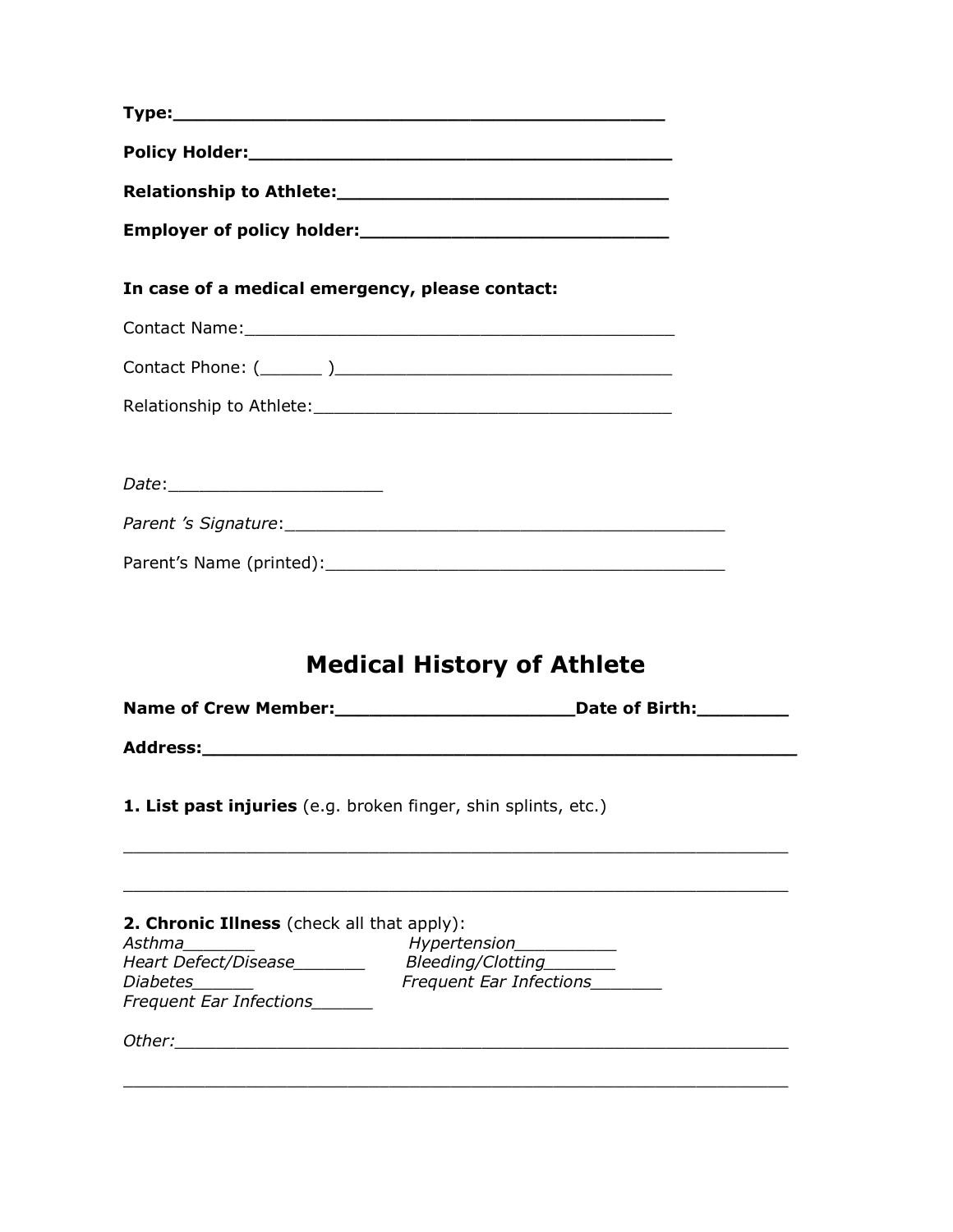|                            | 3. Allergies (check all that apply):              |                                                                                  |
|----------------------------|---------------------------------------------------|----------------------------------------------------------------------------------|
|                            |                                                   | Animals___________ Hay Fever____________ Plants/Pollens_________                 |
|                            | Medicines/Drugs_____________ Food____________     |                                                                                  |
|                            |                                                   |                                                                                  |
|                            |                                                   |                                                                                  |
|                            |                                                   |                                                                                  |
|                            |                                                   |                                                                                  |
|                            | 4. Other Heath Conditions (check all that apply): |                                                                                  |
|                            |                                                   | ADD/ADHD_____________ Motion Sickness___________________ Fainting_______________ |
|                            |                                                   | Special Diet__________ Hearing Impairment___________ Nosebleeds___________       |
| Glasses/Contacts__________ |                                                   |                                                                                  |
|                            |                                                   |                                                                                  |
|                            |                                                   |                                                                                  |

### 5. Immunization History:

| Immunization | Date of Last Shot | Immunization   | Date of Last Shot |
|--------------|-------------------|----------------|-------------------|
| <b>DPT</b>   |                   | <b>Measles</b> |                   |
| TD (Tetanus  |                   | Mumps          |                   |
| Diphtheria)  |                   |                |                   |
| Tetanus      |                   | Rubela (German |                   |
|              |                   | <b>Measles</b> |                   |
| <b>HPV</b>   |                   | Other:         |                   |
| Tuberculin   |                   | Other:         |                   |

### 6. Date of last health examination\_\_\_\_\_\_\_\_\_\_\_\_\_\_\_\_\_\_\_\_\_\_\_\_\_\_\_\_\_\_\_\_\_\_

Where there any medical problems found in the last health examination?

7. Any other restrictions in activity? Please attach a separate sheet if additional space is needed.